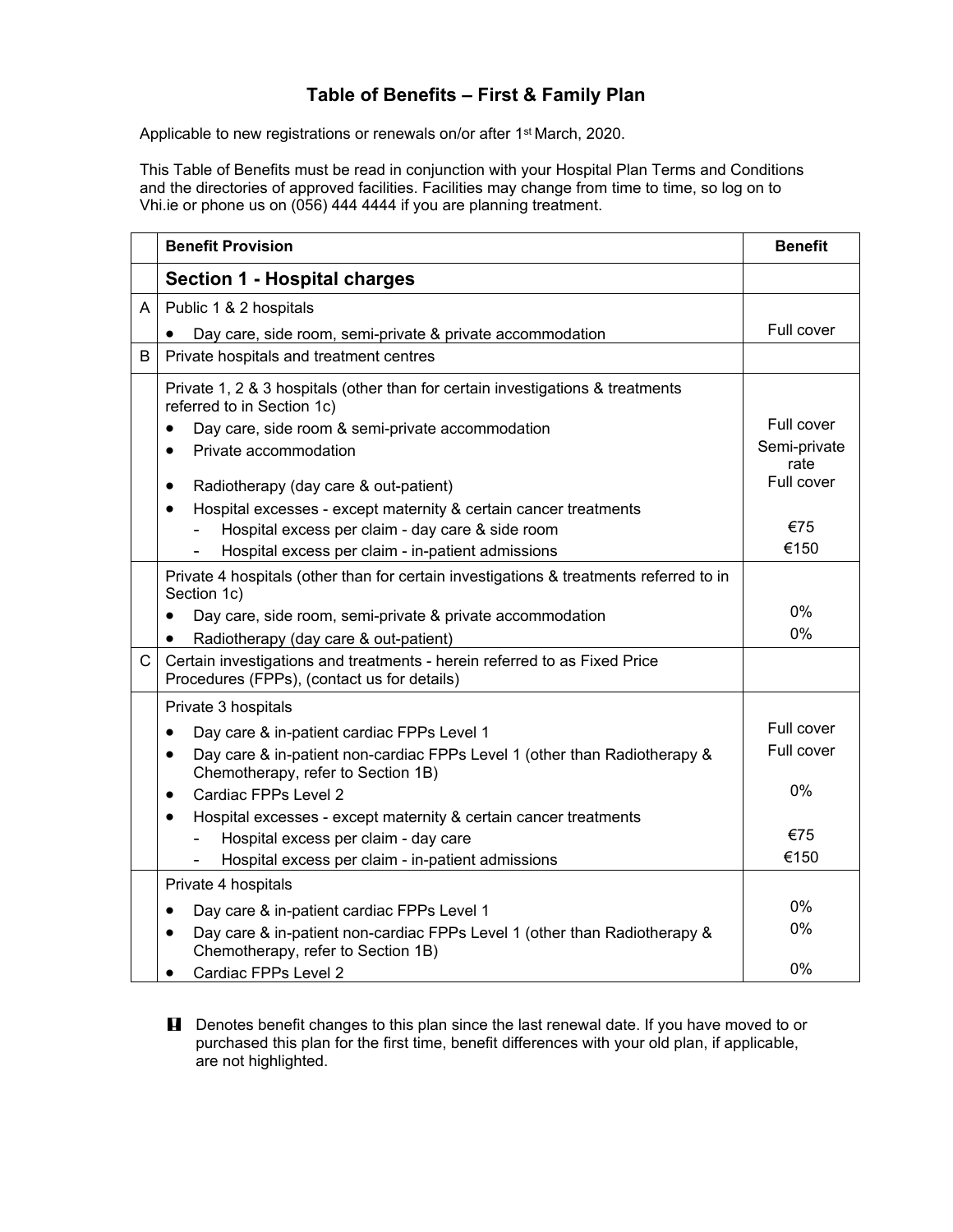| D            | Specified hip, knee & shoulder joint replacement procedures (herein referred to as<br>Orthopaedic procedures) & specified Ophthalmic procedures - contact us for<br>details of these |                                   |
|--------------|--------------------------------------------------------------------------------------------------------------------------------------------------------------------------------------|-----------------------------------|
|              | Private 1, 2 & 3 hospitals<br>Day care, side room, semi-private & private accommodation                                                                                              | 75%                               |
|              | Hospital excesses<br>Hospital excess per claim - day care & side room                                                                                                                | €75                               |
|              | Hospital excess per claim - in-patient admissions                                                                                                                                    | €150                              |
|              | Private 4 hospitals                                                                                                                                                                  |                                   |
|              | Day care, side room, semi-private & private accommodation                                                                                                                            | 0%                                |
|              | When carried out as a Fixed Price Procedure (contact us for details)                                                                                                                 |                                   |
|              | Private 3 hospitals<br>٠                                                                                                                                                             | 75%                               |
|              | Private 4 hospitals                                                                                                                                                                  | 0%                                |
|              | Hospital excesses<br>$\bullet$                                                                                                                                                       |                                   |
|              | Hospital excess per claim - day care and side room                                                                                                                                   | €75<br>€150                       |
|              | Hospital excess per claim - in-patient admissions                                                                                                                                    |                                   |
|              | <b>Section 2 - Consultants' fees/GP procedures</b>                                                                                                                                   |                                   |
| A            | In-patient treatment, day-care/side room/out-patient & GP procedures                                                                                                                 |                                   |
|              | Participating consultant/GP<br>٠                                                                                                                                                     | Full cover                        |
|              | Non-participating consultant/GP                                                                                                                                                      | Standard<br>benefit               |
|              | Section 3 - Psychiatric cover (read in conjunction with Section<br>1)                                                                                                                |                                   |
| A            | In-patient psychiatric cover                                                                                                                                                         | 100 days                          |
| B            | Day care psychiatric treatment for approved day care programmes                                                                                                                      | Contact us for<br>further details |
| $\mathsf{C}$ | In-patient treatment for alcoholism, drug or other substance abuse in any 5 year<br>period                                                                                           | 91 days                           |
| D            | Out-patient mental health therapy - 12 visits in an approved out-patient mental<br>health centre $H$                                                                                 | €75 per visit                     |
|              | <b>Section 4 - Maternity &amp; Baby</b>                                                                                                                                              |                                   |
| A            | Normal confinement                                                                                                                                                                   |                                   |
|              | Public hospital benefit (up to 3 days)                                                                                                                                               | Full cover                        |
|              | Caesarean delivery (as per hospital benefits listed)                                                                                                                                 | <b>Refer Section</b>              |
| B            | In-patient maternity consultant fees (per Schedule of Benefits for Professional<br>Fees)                                                                                             | Agreed<br>charges                 |
| С            | Vhi Fertility Programme                                                                                                                                                              |                                   |
|              | Fertility benefit - benefit per member, towards the cost of specified fertility tests<br>and treatments carried out in a Vhi Participating Fertility Treatment Centre                |                                   |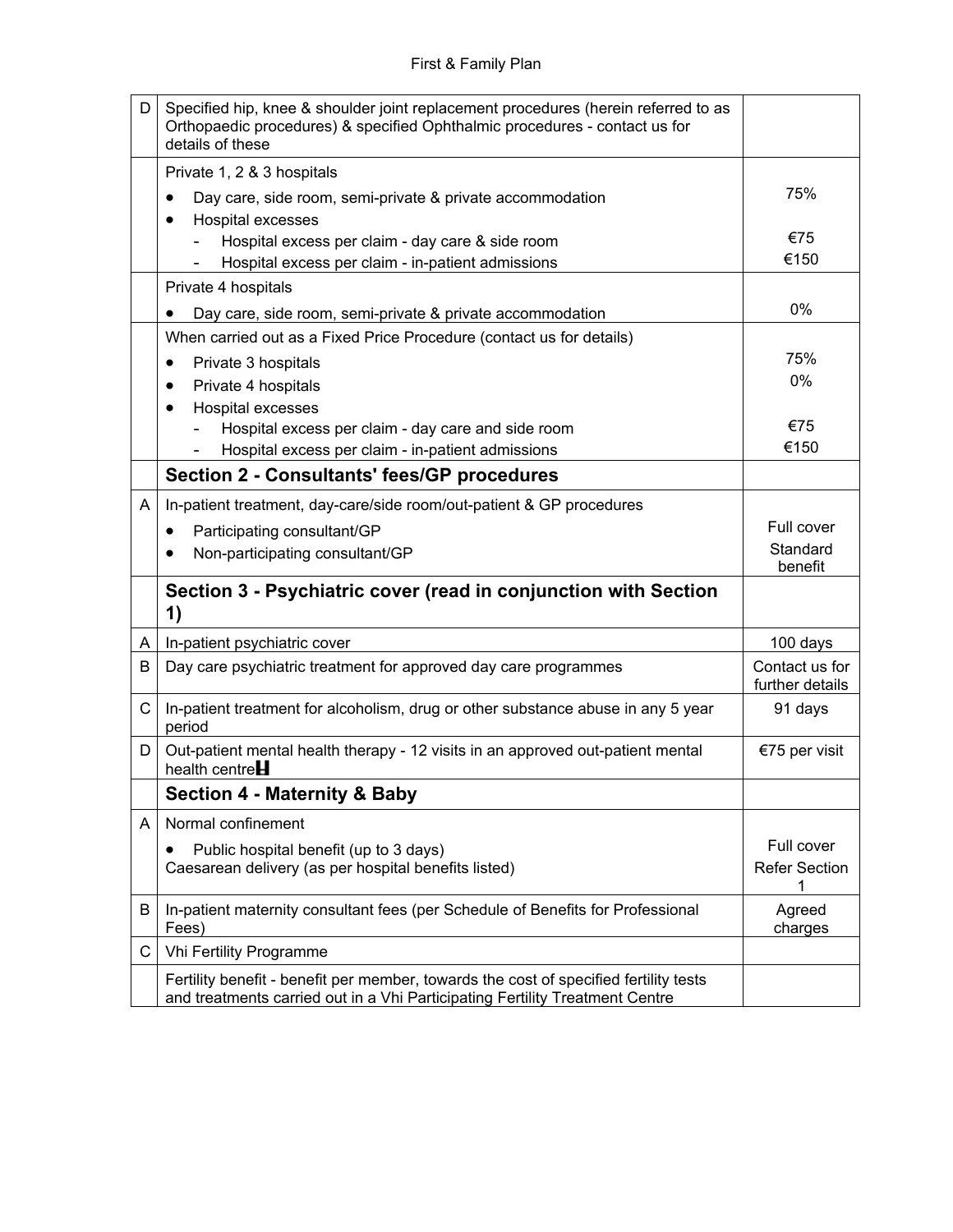|   | Initial consultation                                                                                                     | €100 discount                          |
|---|--------------------------------------------------------------------------------------------------------------------------|----------------------------------------|
|   |                                                                                                                          | at point of                            |
|   |                                                                                                                          | sale                                   |
|   | AMH & Semen Analysis tests                                                                                               | €100 discount                          |
|   |                                                                                                                          | at point of<br>sale                    |
|   | Egg freezing - once per lifetime<br>٠                                                                                    | €1000                                  |
|   | Sperm freezing - once per lifetime<br>$\bullet$                                                                          | €125                                   |
|   | IUI - up to 2 treatments per lifetime, female members only<br>$\bullet$                                                  | €450 per                               |
|   | IVF or ICSI - up to 2 treatments per lifetime, female members only<br>$\bullet$                                          | treatment*<br>€1,000 per<br>treatment* |
|   | Fertility counselling - 4 sessions per treatment carried out in a Vhi Participating<br><b>Fertility Treatment Centre</b> | €40 per<br>session                     |
|   | Fertility support services - Acupuncturists & Dieticians visits<br>$\bullet$                                             | <b>Refer Section</b><br>9              |
|   | * These benefits are co-funded by Vhi and the Vhi Participating Fertility Treatment<br>Centre                            |                                        |
| D | Maternity & Baby Bundle                                                                                                  |                                        |
|   | Maternity Yoga and Pilates classes<br>٠                                                                                  | 75% cover up                           |
|   | One maternity scan<br>$\bullet$                                                                                          | to a combined                          |
|   | Breast-feeding consultations<br>$\bullet$                                                                                | limit of €500                          |
|   | Baby massage classes<br>$\bullet$                                                                                        | and                                    |
|   | Baby swim classes<br>$\bullet$                                                                                           | no excess                              |
|   | Ante natal course<br>$\bullet$                                                                                           |                                        |
| E | <b>Additional Maternity &amp; Baby Benefits</b>                                                                          |                                        |
|   | Foetal screening<br>$\bullet$                                                                                            | €100                                   |
|   | Paediatrician benefit<br>$\bullet$                                                                                       | €60                                    |
|   | Vaccinations for Meningitis B and Chicken Pox - up to two inoculations for<br>each per lifetime                          | €60 per<br>inoculation                 |
|   | Female and male mental health counselling - 10 sessions<br>$\bullet$                                                     | €60 per                                |
|   |                                                                                                                          | session                                |
|   | New parents food pack - 10 nutritional dinners delivered to your door                                                    | Full cover                             |
|   | Paediatric first aid course                                                                                              | €60<br>No excess                       |
|   |                                                                                                                          | applies to this<br>section             |
| F | Pre- and post-natal care (combined visits) - subject to the annual excess in section<br>9                                | €250                                   |
|   | <b>Section 5</b>                                                                                                         |                                        |
| A | Convalescent care - first 14 nights towards the cost of semi-private or private room<br>accountedationH                  | €30 per night                          |
| B | Cancer care support - one night's accommodation up to €100, for each treatment                                           | €1,500 per<br>calendar year            |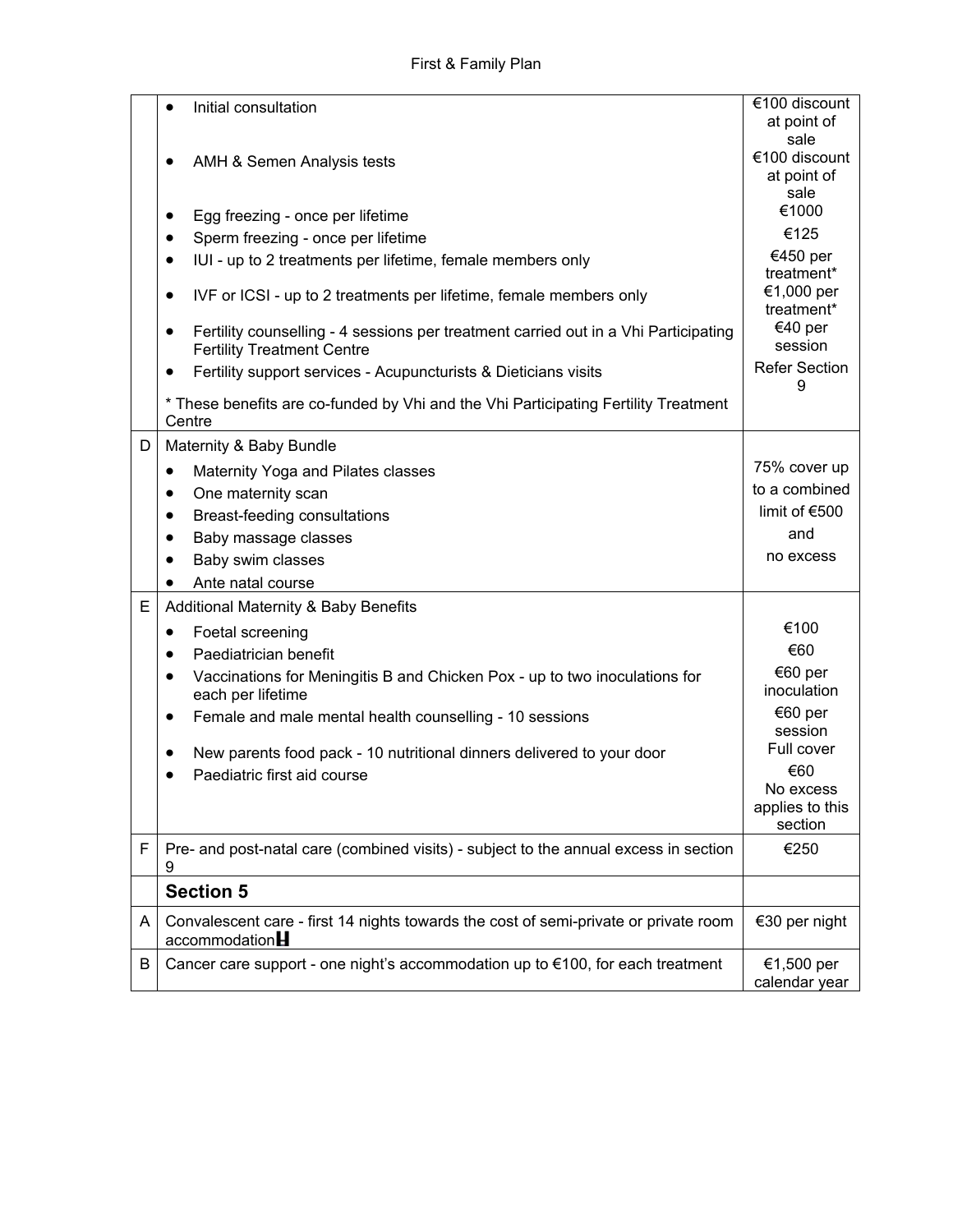| C      | Vhi Healthcare approved medical and surgical appliances - subject to an excess of<br>€300 per member per year (contact us for details of eligible appliances)                                                                           | €6,500 per<br>member year |
|--------|-----------------------------------------------------------------------------------------------------------------------------------------------------------------------------------------------------------------------------------------|---------------------------|
| D      | Vhi Hospital@Home                                                                                                                                                                                                                       | Full cover                |
| E      | Child home nursing - 28 days per calendar year                                                                                                                                                                                          | €100 per day              |
| F      | Parent accompanying child - 14 days per calendar year, following a stay in excess<br>of 3 days in hospital                                                                                                                              | €100 per day              |
| G      | <b>Vhi VisionCare</b>                                                                                                                                                                                                                   |                           |
|        | Vhi VisionCare E-Screen (available through MyVhi.ie)<br>$\bullet$                                                                                                                                                                       | Full cover                |
|        | Comprehensive eye exam carried out by a VSP eye-care professional in each<br>24 month period                                                                                                                                            | Full cover                |
|        | <b>Section 6 - Transport costs</b>                                                                                                                                                                                                      |                           |
| A      | Transport costs (covered in accordance with our rules)                                                                                                                                                                                  | Agreed<br>charges         |
|        | Section 7 - Cover outside Ireland                                                                                                                                                                                                       |                           |
| A      | Emergency treatment abroad                                                                                                                                                                                                              | €100,000                  |
| B      | Elective treatment abroad (subject to prior approval)                                                                                                                                                                                   |                           |
|        | Surgical procedures available in Ireland (as per level of cover in Ireland)<br>$\bullet$                                                                                                                                                | €100,000                  |
|        | Treatment not available in Ireland                                                                                                                                                                                                      | €100,000                  |
|        | Section 8 - Out-patient scans, covered in accordance with our<br>rules (refer to the Directory of Approved Out-patient Scan<br><b>Centres)</b>                                                                                          |                           |
| A      | MRI scans                                                                                                                                                                                                                               |                           |
|        | Centres with direct pay arrangements (Vhi pay directly)<br>$\bullet$                                                                                                                                                                    | Full cover<br>Covered     |
|        | Pay & claim back centres (subject to an excess of €125 per scan)                                                                                                                                                                        |                           |
| B<br>C | PET-CT scans (covered in accordance with our rules)<br>CT scans                                                                                                                                                                         | Full cover                |
|        |                                                                                                                                                                                                                                         | Full cover                |
|        | Non-oncology direct pay centres (Vhi pay directly)<br>$\bullet$<br>Oncology direct pay centres (Vhi pay directly)                                                                                                                       | Full cover                |
|        | *Refer to the Directory of Approved Out-patient Scan Centres available on Vhi.ie<br>or call us.                                                                                                                                         |                           |
|        | Section 9 – Day-to-day medical expenses (benefits are per visit,<br>per member, unless otherwise indicated) H                                                                                                                           |                           |
| A      | General practitioner - 6 visits                                                                                                                                                                                                         | €25                       |
| B      | Consultant consultation                                                                                                                                                                                                                 | €60                       |
| С      | Pathology - consultants' fees (per referral)                                                                                                                                                                                            | €60                       |
| D      | Radiology - consultants' fees for professional services (per procedure)                                                                                                                                                                 | €60                       |
| Е      | Pathology/Radiology or other diagnostic tests (refer to Section 8 for out-patient<br>MRI benefits) - 50% of agreed charges in an approved out-patient centre. Contact<br>us for details of eligible diagnostic tests and reimbursements | €850 per year             |
|        | Dental practitioner - 6 visits                                                                                                                                                                                                          | €25                       |